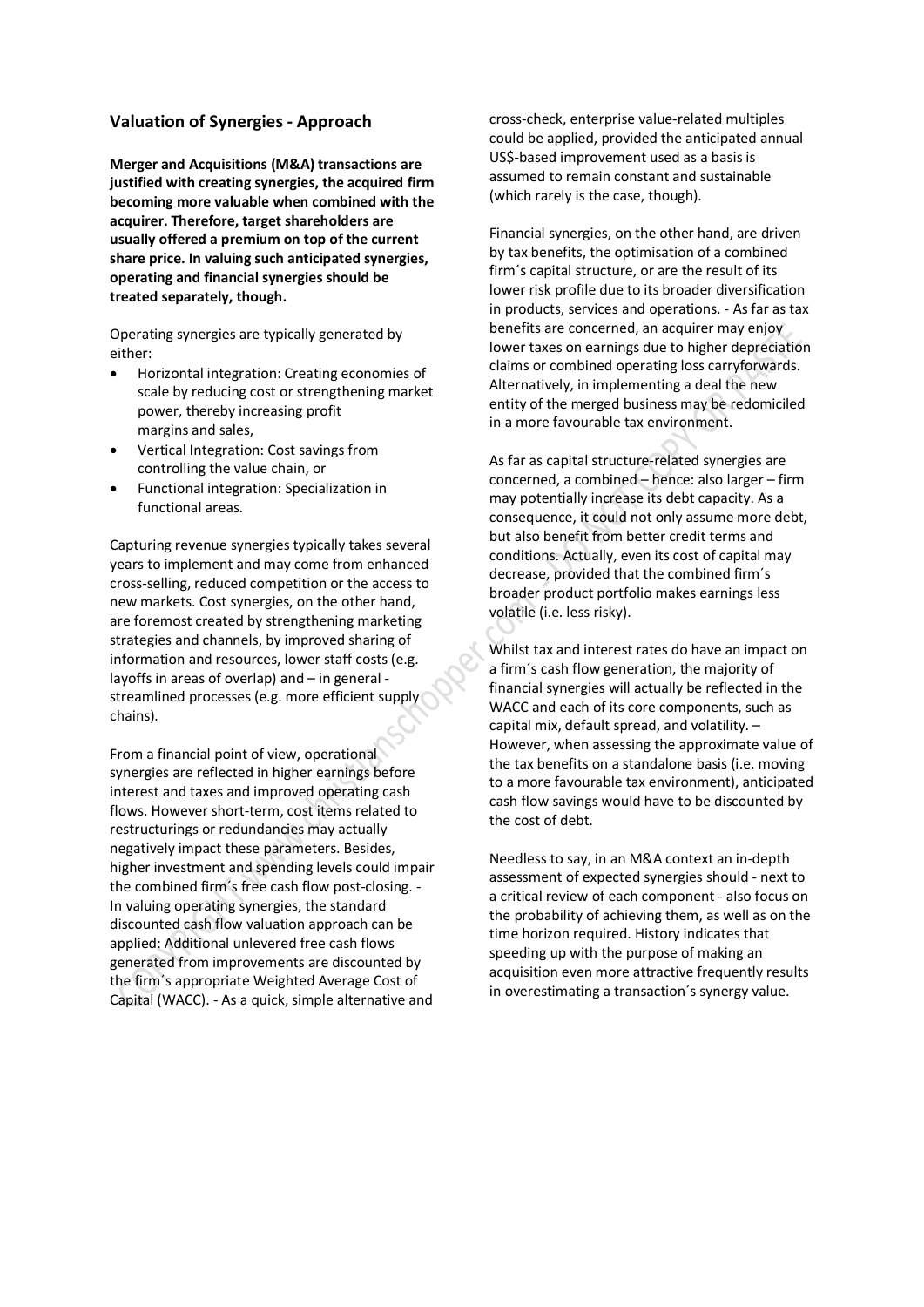## VALUE FROM SYNERGIES

OTUER  $CAPITAL$ **FINANCIAL** REVENUE  $COST$ REDUCE TAXES **DEDUCE DECREASE** INCREASE VOLUME **FIXED ASSETS** INCREASE **FIXED COSTS** INCREASE PRICING Comparison of the transition of the Company of the Company of the Company of the Company of the Company of the IMPROVE<br>WORKING<br>CAPITAL DEBTCAPACITY DECREASE